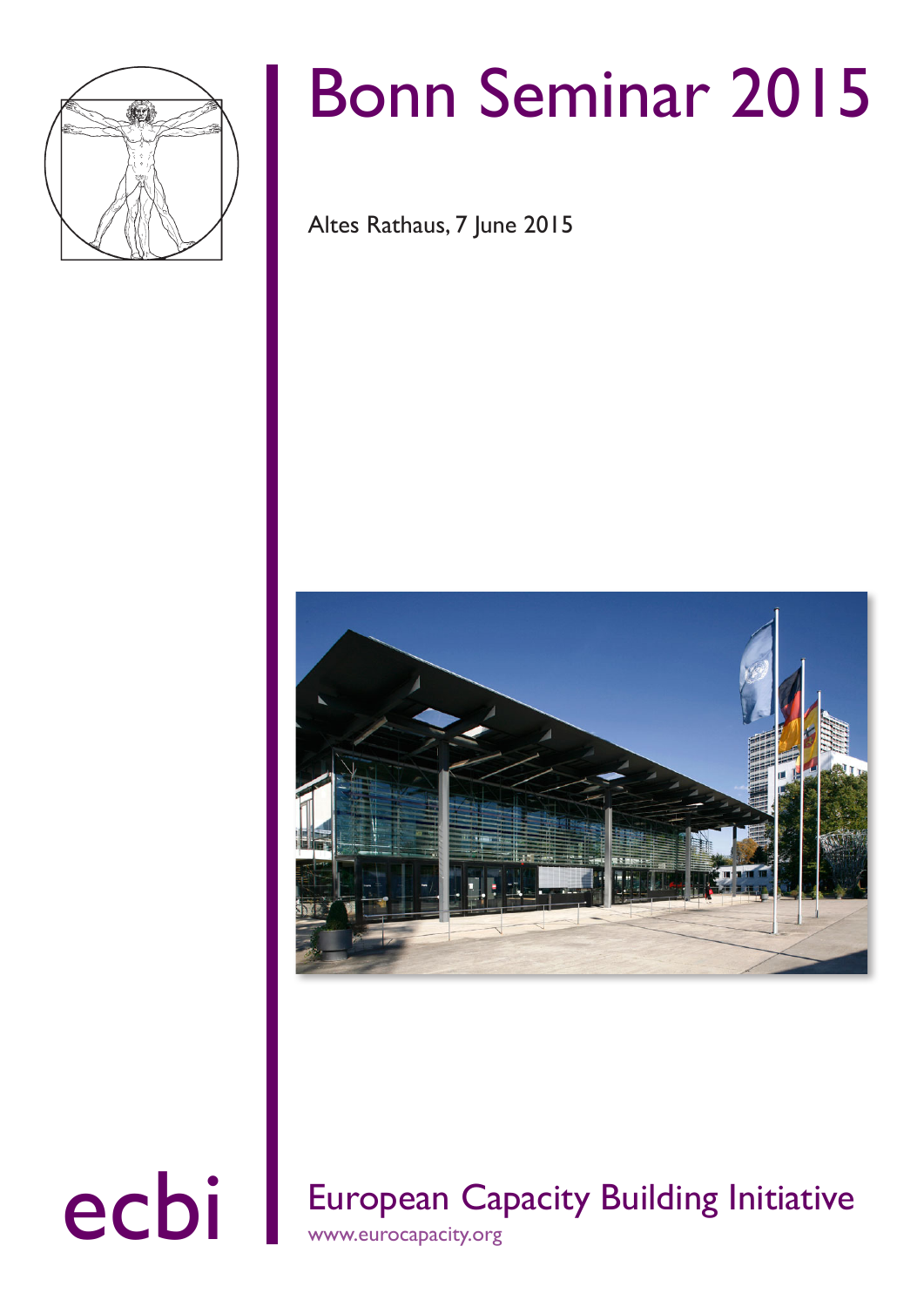The contents of this paper are the sole responsibility of the Authors. Any views expressed are solely those of the authors and do not necessarily represent those of ecbi member organisations or funding partners.

All rights reserved. No part of this publication may be reproduced, stored in a retrieval system, or transmitted in any form or by any means, electronic, mechanical, photocopying, recording, or otherwise, without prior permission of the ecbi.

Email: administrator@oxfordclimatepolicy.org

Written and edited by Anju Sharma. Cover Picture: World Conference Centre Bonn, venue of the Bonn Climate Change Conference. Picture courtesy: www.bonn-international.org

#### **Funding Partners**

Climate Protection Programme

#### **Member Organisations**



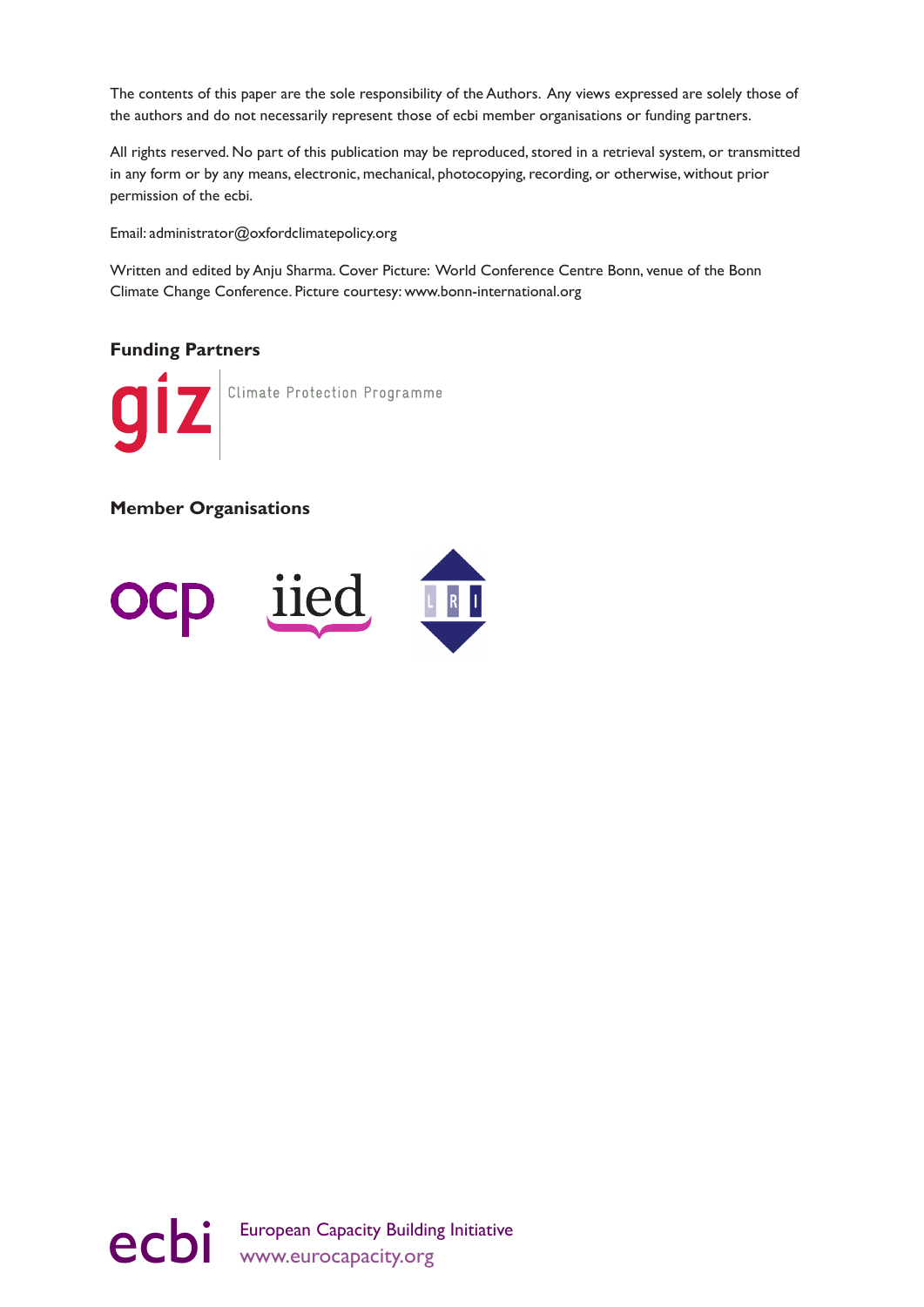#### **TABLE OF CONTENTS**

| Bonn Seminar Report 2015                           |  |
|----------------------------------------------------|--|
| Minimum requirements for a Paris agreement         |  |
| Contributions: Sequencing, reviews and assessments |  |
| The Paris finance package                          |  |

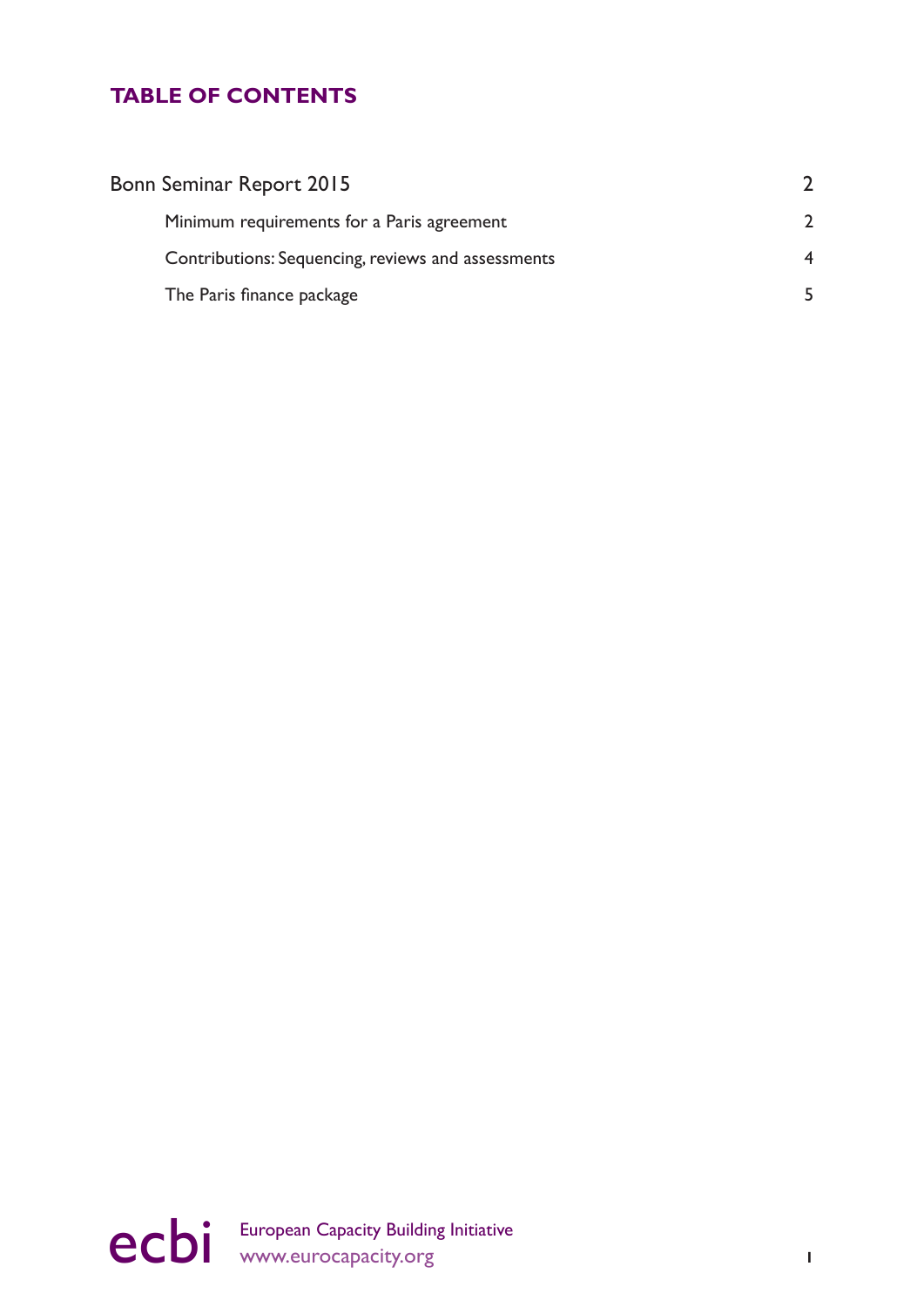#### <span id="page-3-0"></span>**BONN SEMINAR REPORT 2015**

The 2015 ecbi Bonn Seminar, which marked its tenth anniversary this year, took place on 7 June in the Altes Rathaus, Bonn. It was attended by over 25 negotiators and participants from developing countries and Europe. Participants discussed the minimum requirements for the 2015 Paris Climate Conference to be considered a success; county contributions with regard to sequencing, reviews and assessments; and the Paris finance package.

The Seminar was opened by ecbi Director Benito Müller, who welcomed participants, and introduced the agenda.

#### **Minimum requirements for a Paris agreement**

Müller noted that while the Kyoto Protocol was viewed as a significant step, many of its essential elements were agreed later under the Marrakech Accords. He asked participants to consider while elements were essential for Paris, and which elements could be dealt with later.

Achala Abeysinghe, International Institute of Environment and Development (IIED), and Linda Siegele, an academic working with delegation from the Alliance of Small Island States (AOSIS), made presentations on this agenda item.

Abeysinghe listed three pillars for the agreement: legal nature; participation of all parties; and the scope and effectiveness of the agreement.

On legal nature of the agreement, she noted that this should include not only the form the agreement takes, but also how it incorporates compliance. She said while elements such as Intended Nationally Determined Contributions (INDCs) and compliance arrangements would have to be at the core of the agreement, elements such as the action needed for the transition between 2015 and 2020 could go in accompanying decisions.

On participation, she noted the need for a uniform legal form, with differentiation to make countries comfortable coming on board.

On the scope and effectiveness of the agreement, she listed six essential elements: long term goal and a pathway; cycles of commitment; a process to ensure transparency and accountability; review process; adaptation and loss and damage; means of implementation.

Siegele listed mitigation, adaptation, loss and damage, and "everything else" as essential elements for the Paris agreement. She said mitigation should form part of the core, with the long-term goal of keeping global temperatures below 1.5°C translated into tangible emissions pathways; legally-binding mitigation commitments for all based on quantified or quantifiable, time-bound INDCs; a process to regularly assess aggregate ambition in light of the long term goal; and no backsliding.

On adaptation, Siegele called for the inclusion of elements relating to financing and means of implementation for adaptation; measurement, reporting and verification (MRV) of delivery of support; and strengthened institutional arrangements.

She also called for recognition of the limits of adaptation, and institutional arrangements anchored in the new agreement to consider, explore, understand impacts, and develop an international approach for dealing with loss and damage, along with a process for consideration of approaches for addressing irreversible damage.

## ecbi European Capacity Building Initiative **2**<br> **2**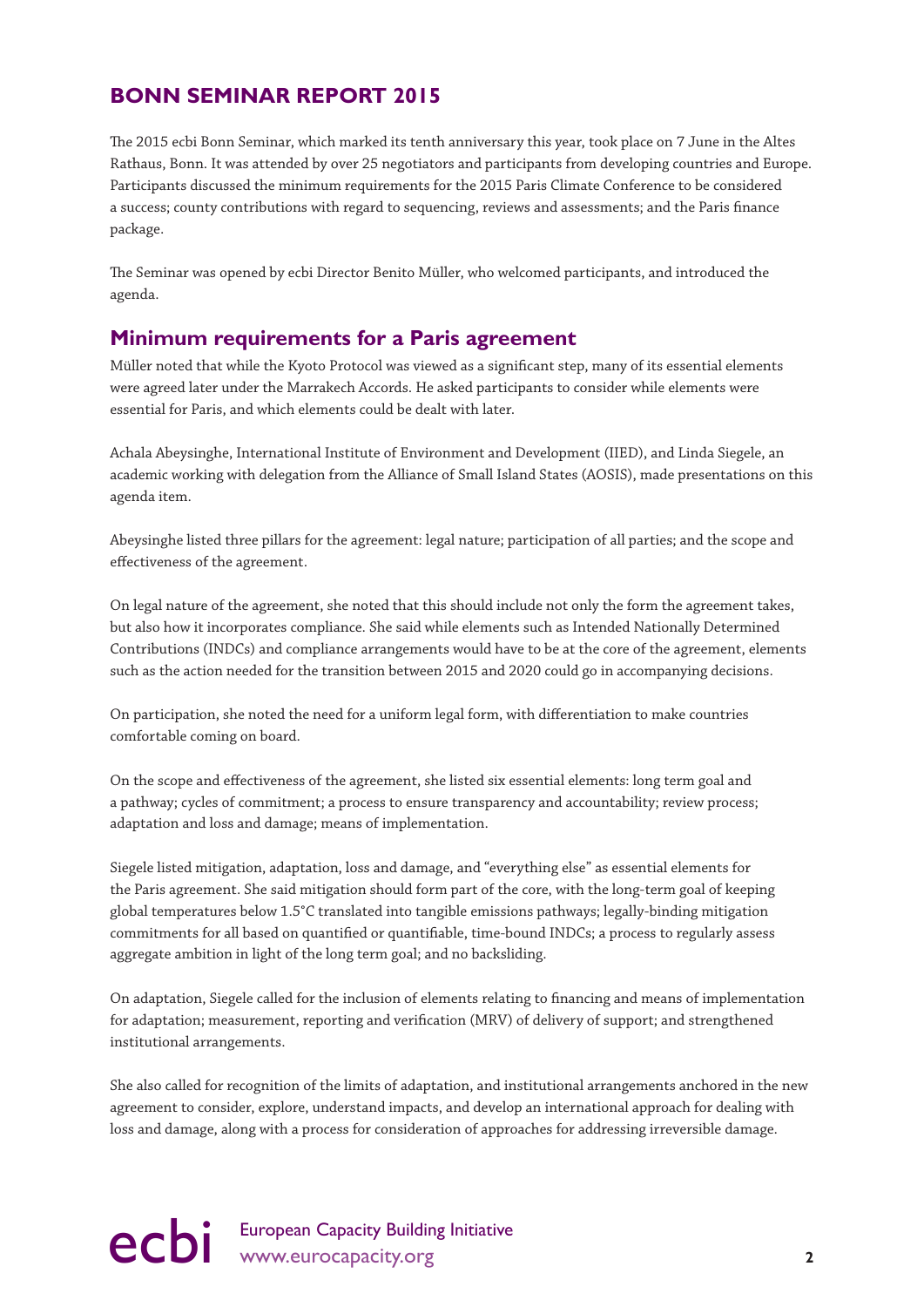In the "everything else" category, Siegele listed technology development and transfer; capacity building; transparency of action and support; and pre-2020 ambition.

In the discussion that followed, a participant from Europe said a minimal result would not constitute an adequate goal, and that the agreement should be accompanied by rules in order to avoid delays in implementation.

A developing country participant asked whether the INDCs would only include goals for mitigation, and if so, how commitments on elements such as adaptation and finance would be given a legal status.

Agreeing that the legal agreement should include elements such as adaptation and finance, Abeysinghe said all contributions should be internationally determined – not only nationally intended.

Linda said that the commitments on adaptation already included in the UN Framework Convention on Climate Change (UNFCCC) would continue to stand. She agreed that the new agreement should highlight and strengthen existing commitments and provide an infrastructure to ensure the commitments are met. She felt it would be difficult for countries to assess and assign an "adaptation number" to include in INDCs, but agreed that it was important for countries to identify their adaptation priorities.

Müller noted that the new agreement would need to be in force only from 2020, and it may not be necessary to come up with a fully ratifiable agreement by December 2015.

A participant from Europe noted that the Kyoto Protocol was not entirely top-down, but a hybrid, where the EU and US started off with bottom-up proposals. He called for similar ambition for the Paris agreement, with top-down elements built in over time. He said his delegation did not want to create a presumption that the process for addressing mitigation and adaptation is similar by addressing both under the INDCs; and did not support legally binding finance commitments. He asked how the developed countries could create more confidence regarding their willingness to meet their commitments.

A participant noted that actions would speak louder than words in giving confidence, and called for further contributions to the Least Developed Countries (LDCs) to implement their National Adaptation Plans of Action. He said a recent meeting for the LDC Fund (LDCF) had ended with no commitments being made. The participant from Europe responded that his country was already one of the most consistent contributors to the LDCF.

Another participant from Europe noted that the EU contributes 80% or more of funds provided to the LDCF and Special Climate Change Fund, and that donors were being asked to contribute to numerous funds.

A developing country participant said the new agreement should be enduring, reflecting a longer-term view beyond just the first commitment period, and based on differentiation. She noted that an absolute minimum should be the inclusion of a common understanding that adaptation is a global responsibility linked to the global temperature goal; and the inclusion of binding commitments for adaptation.

Müller agreed that the new agreement should be enduring, as it would not make sense to have to start negotiating another agreement in 2020.

ecbi European Capacity Building Initiative<br>
3<br>
<sup>3</sup>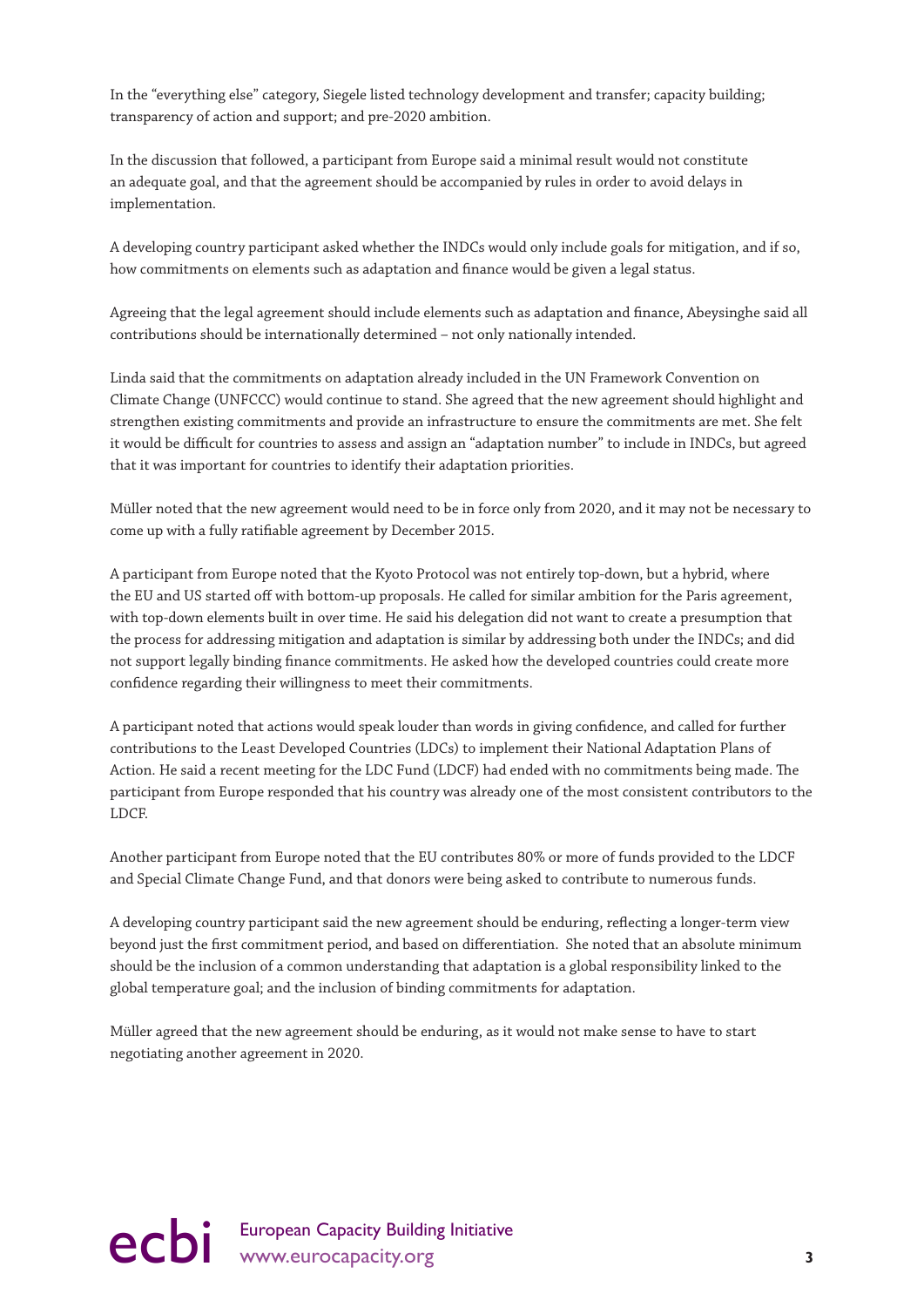<span id="page-5-0"></span>In response to a request for clarification on the adaptation goal, a developing country participant said parties must commit to have adaptation plans in place, which indicate the costs involved. When these costs are borne by the countries themselves, this should be viewed as a contribution, and the effort recognised globally.

Another developing country participant said the call was to include an "assessment of adaptation actions" to give a sense of the aggregate needs of developing counties for adaptation. On the minimum for the Paris agreement, he noted that the agreement should not be constrained on the basis of what is possible today, when it will only be implemented in 2020.

#### **Contributions: Sequencing, reviews and assessments**

Achala Abeysinghe, IIED, chaired this session.

On sequencing of national contributions, Müller, along with Jose Miguez and Xolisa Ngwadla, presented a jointly-authored paper proposing a "Dynamic Contribution Cycle" (DCC), consisting of overlapping five-year contribution cycles, each cycle consisting of with three phases (ex-ante assessments of a country's intended contribution; national analyses followed by the inscription of contributions; and ex-post reviews).

A participant from Europe said that it may be difficult to agree on the procedure for sequencing without knowing what the actual national contribution would be; and said countries may not change their intended contributions on the basis of the ex-ante review.

Ngwadla responded that the paper deliberately focused on the process without prejudging the exact nature of the contribution, because the discussion gets very complicated when elements such as the scope of contributions are brought in – for instance, whether the intended contribution should also include finance, and whether these other contributions should be inscribed at the same time as mitigation contributions.

A developing country participant commented on the political uncertainty in the US with regard to INDCs, and that there may no longer be time to include the cycle in the negotiations. Müller noted that with the DCC, the contributions for 2020-2025 would only have to be inscribed in 2019, and there should be more political certainty in the US by then.

A participant from Europe asked whether the reviews would be aggregate reviews, or reviews of individual countries.

Müller responded that the ex-post reviews would have to be country by country, while the ex-ante reviews could at least be used to calculate an aggregate, and therefore the consequences for the global temperature goal. It could also be used to assess where individual countries stand with regard to their commitments, and their fair share – by civil society, if not by the UNFCCC, who could also make it difficult for a country to ignore an outrageous or glaring lack of fairness.

A participant from Europe asked why the cycle was limited to ten years, and not longer – for instance, beyond 2050. Miguez responded that with even developed countries like the US saying they have trouble planning for more than 10 years, and measuring the outcomes of their policy measures, 2050 may be too far away for countries to commit to action. Abeysinghe said that such a long-term goal could also risk locking in low ambition.

Another participant from Europe agreed that to prevent risking an outcome that is "too bottom-up", convergence was necessary on a common cycle of commitments. He also supported individual country reviews,

## ecbi European Capacity Building Initiative<br>
4<br> **4**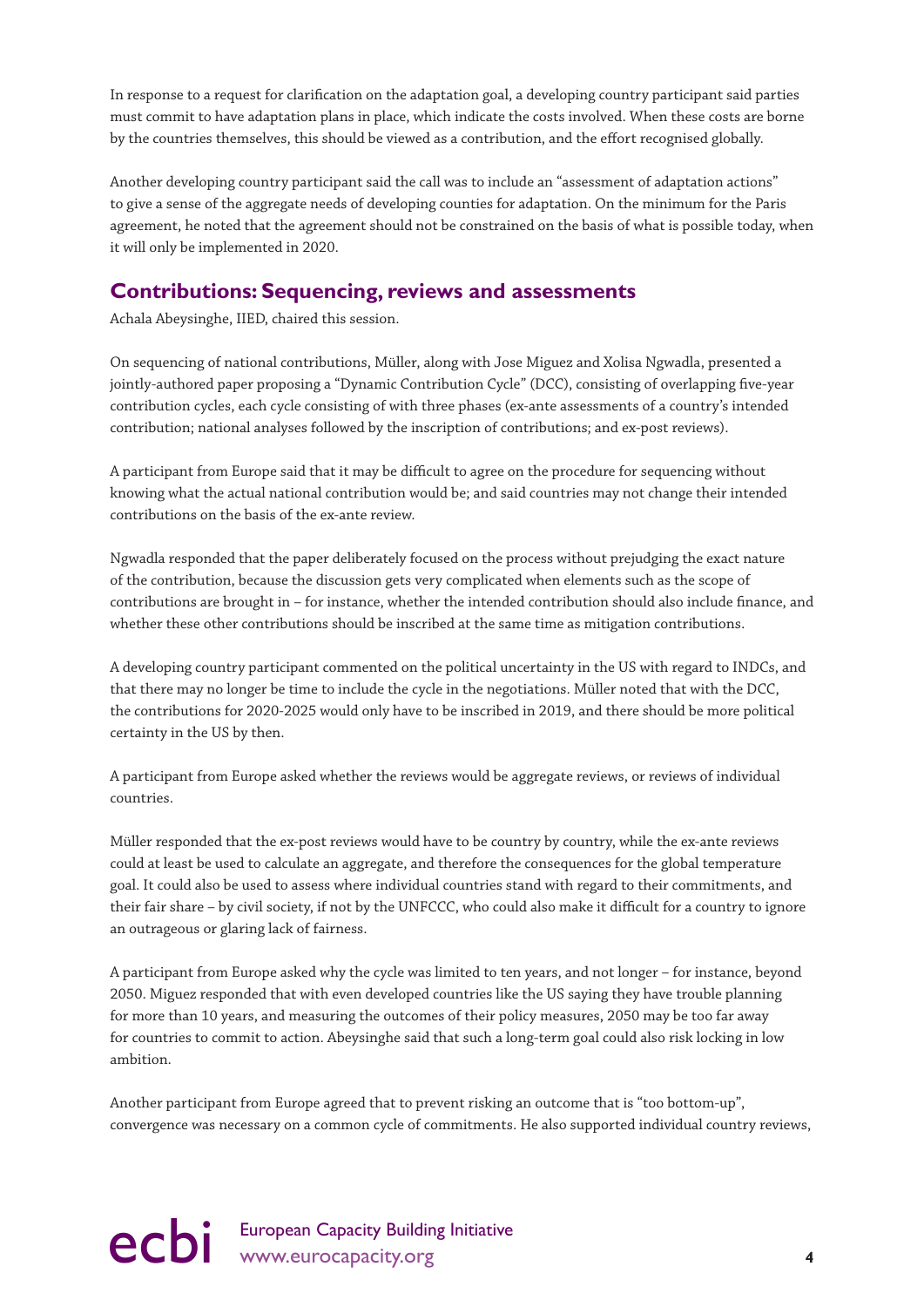<span id="page-6-0"></span>which would facilitate an assessment of the fairness of contributions, and lead to some sort of convergence or common ground on fairness and differentiations. He said this could help overcome the hurdle of a fixed formula for assessing fairness, for which there was currently no consensus.

A participant from Europe said the DCC is a simple and well thought-through idea, a "no-brainer" which should not be difficult to agree upon. However, he listed the following potential barriers: lack of agreement from the US; concern that the cycle will become a way of assessing fairness and equity; and the call from some developing countries to include adaptation and finance in the cycle. He said the US could perhaps still be persuaded, and the reviews kept aggregate instead of individual, countries in favour of the cycle should work to seek common ground on the issue of including financial and adaptation contributions.

A participant highlighted the need to keep a longer-term perspective in mind, perhaps until 2030 if not 2050, to encourage the right investments and avoid further "lock-in" into the wrong ones. Another participant from Europe supported calling for national contributions until 2025.

A developing country participant highlighted the need for reviewing financial commitments. Another developing country participant said a five-year cycle would not be sufficient to give a strong signal to the private sector, and coming back to the drawing table in five years was also not ideal.

A participant from Europe noted that at a recent informal in Paris, countries had stated a preference only for a five- or ten-year frequency. He also noted that none of the countries supported individual ex-ante assessments, and preferred a collective stocktaking instead.

Müller summarized that there appeared to be convergence on the view the DCC, at least as far as sequencing is concerned, is a viable option that might well provide the landing ground, apart from some manageable start-up problems such as the EU not having a 2025 figure, and the US not having a 2030 one. He noted that opinions were not quite as converging with respect to the nature of ex-ante assessments.

#### **The Paris finance package**

Bo Kjellén, Co-Chair of the ecbi Advisory Committee, chaired this session.

Introducing the topic, Müller said that while it is important for the Paris agreement to include a significant finance package, this could no longer be a new fund or figure like the US\$100 billion annually promised at Copenhagen, as these options had already been used up previously. Instead, he said, the existing negotiating text indicates that "new, enhanced, additional and predictable" finance was a key concern for developing countries. He pointed to a number of potential "innovative sources" based on the international earmarking of revenue sources to ensure predictability, including for instance levies on emissions trading, and on air travel.

Müller said some of these automatic sources could also operate at the sub-national level. He described his proposal to ask sub-national governments in the US and Canada to establish a "Development Gold Standard" by earmarking a portion of their emissions trading revenues for the LDCF, as a token of their solidarity with the poorest and most vulnerable countries. He concluded by emphasizing the need for Paris to enhance predictability through increasing degrees of automaticity, and encourage all levels of public sector support.

A developing country participant, also a member of the Standing Committee on Finance (SCF), said that a review by the SCF indicates that very little climate finance will be channelled through the financial mechanisms of the convention. She highlighted the need to green existing, and introduce new, policies and measures instead of focusing only on the financial package.